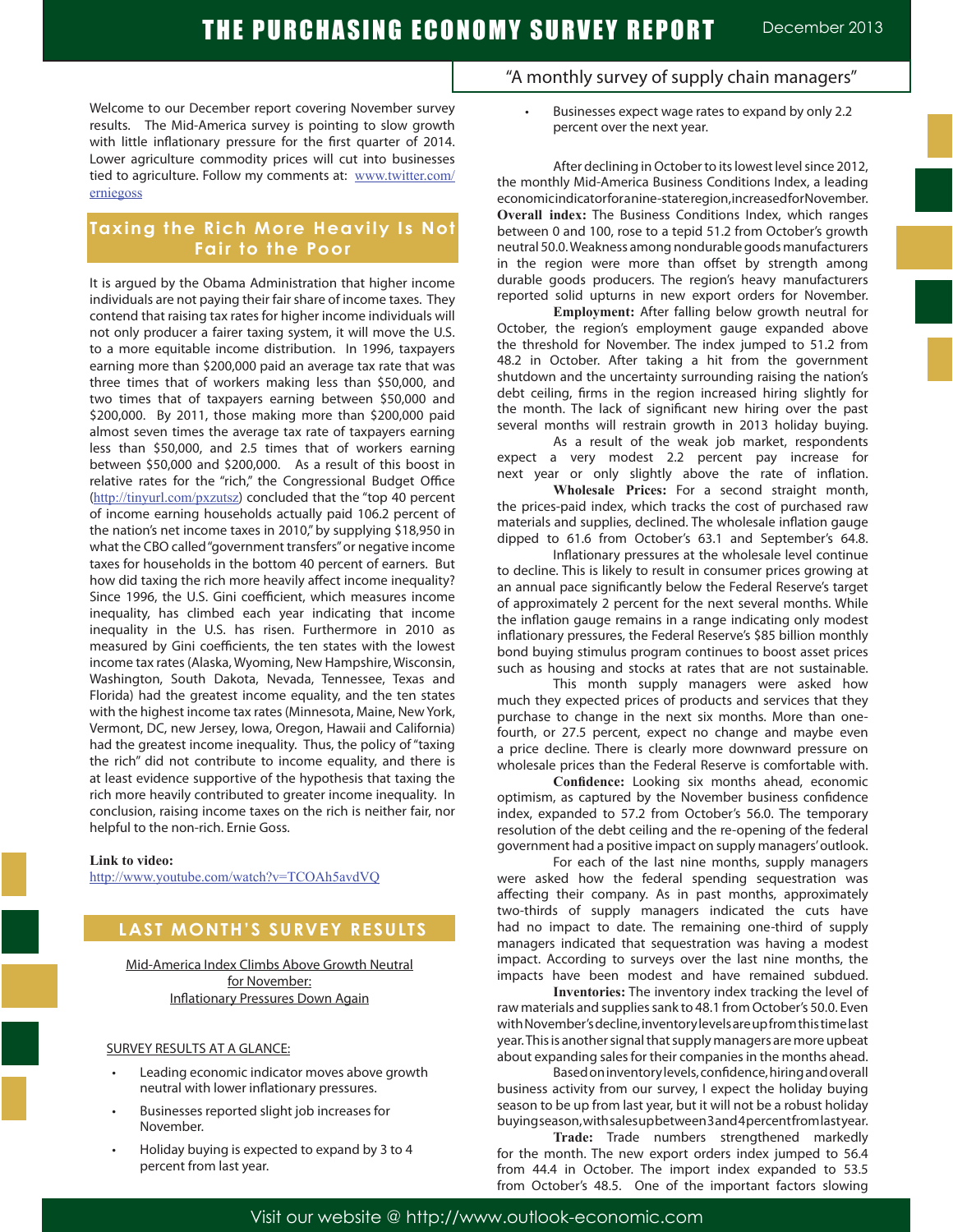growth in the regional economy has been export orders. It is encouraging to record a sharp upturn in the reading. Furthermore, the November expansion pushed regional firms to step-up their buying from abroad. We will have to see several months of improvements like these before I am confident that trade numbers are solidly on the upswing.

**Other components:** Other components of the November Business Conditions Index were new orders at 57.2, up from 47.0 in October; production or sales at 53.3, up from October's 51.2; and delivery lead time at 50.7, down from last month's 53.0.

The Creighton Economic Forecasting Group has conducted the monthly survey of supply managers in nine states since 1994 to produce leading economic indicators of the Mid-America economy. States included in the survey are Arkansas, Iowa, Kansas, Minnesota, Missouri, Nebraska, North Dakota, Oklahoma and South Dakota.

## **MID-AMERICA STATES**

### ARKANSAS

The November overall index for Arkansas expanded to 51.1 from 45.6 in October. Components of the index from the survey of supply managers were new orders at 53.5, production or sales at 47.0, delivery lead time at 50.5, inventories at 56.4, and employment at 48.1. Nondurable goods manufacturers in Arkansas continue to report job losses even as durable goods producers indicate expanding employment levels. Construction activity has yet to return to pre-recession levels in the state. Even with recent job gains the state's nonfarm employment level is down by 19,000 from its maximum level achieved in February 2008.

#### IOWA

After declining for five straight months, the Iowa Business Conditions Index rose for November to a healthy 59.2 from October's 58.5. Components of the index for November were new orders at 57.1, production or sales at 63.9, delivery lead time at 56.3, employment at 57.7, and inventories at 61.1. Government data show that after peaking in July of this year, Iowa has lost nonfarm jobs albeit at a slow pace. Even with these overall losses, our surveys indicate that Iowa's manufacturing sector, both durable and nondurable, remains the strongest in the nine-state region. I expect the state to continue to add jobs at a solid pace in the months ahead.

#### **KANSAS**

The Kansas Business Conditions Index for November fell to 51.5 from October's 56.3. Components of the leading economic indicator from the monthly survey of supply managers were new orders at 57.1, production or sales at 49.6, delivery lead time at 48.7, employment at 53.9, and inventories at 48.3. Service providers in Kansas cut back on hours worked by their current employees. Except for food processors, nondurable goods manufacturers experienced upturns in overall economic activity. Durable goods producers continue to expand but at a slower pace.

#### **MINNESOTA**

For 12 straight months, Minnesota's Business Conditions Index has moved above growth neutral. The index from a monthly survey of supply managers in the state advanced to a solid 55.7 from 55.2 in October. Components of the index from the November survey were new orders at 64.9, production or sales at 55.6, delivery lead time at 56.8, inventories at 47.7, and employment at 53.7. Stronger growth among durable goods manufacturers offset somewhat weaker conditions for nondurable goods producers, including food processors. Construction activity continues to expand although it remains well below pre-recession levels.

### "A monthly survey of supply chain managers"

#### **MISSOURI**

The November Business Conditions Index for Missouri declined to 51.9 from October's 54.3. Components of the survey of supply managers in the state were new orders at 56.5, production or sales at 56.4, delivery lead time at 49.5, inventories at 49.8, and employment at 47.6. Even with recent gains, employment levels at construction firms in the state remain 35,000 below pre-recession levels. Durable and nondurable goods manufacturers are adding jobs at a healthy pace. Motor vehicle manufacturers and metal producers in the state are experiencing upturns in business activity.

#### NEBRASKA

For a second straight month, Nebraska's overall, or business conditions index, remained below growth neutral. The index, a leading economic indicator from a survey of supply managers in the state advanced to 48.3 from 47.0 in October. Components of the index for November were new orders at 45.9, production or sales at 48.4, delivery lead time at 50.3, inventories at 46.3, and employment at 50.8. Transportation firms, trucking and rail, continue to benefit from expanding economic conditions among Nebraska's manufacturers. On the other hand, construction activity has softened.

#### NORTH DAKOTA

North Dakota's leading economic indicator decreased, but remained above growth neutral for November. The overall index from a survey of supply managers in the state sank to 55.3 from 59.0 in October. Components of the overall index for November were new orders at 51.5, production or sales at 47.7, delivery lead time at 73.6, employment at 61.3, and inventories at 42.7. Durable goods manufacturers and construction firms linked to North Dakota's large energy sector continue to experience very healthy economic activity.

#### OKLAHOMA

The Business Conditions Index for Oklahoma was up but remained below growth neutral for November to 49.3 from October's 48.6. Components of the November survey of supply managers in the state were new orders at 50.8, production or sales at 48.0, delivery lead time at 48.8, inventories at 49.4, and employment at 49.3. Manufacturing firms tied to the state's energy sector experienced pullbacks in economic activity for the month. Construction activity also slowed for November.

#### SOUTH DAKOTA

After moving below growth neutral in November of last year, South Dakota's leading economic indicator from a survey of supply managers has been above growth neutral 50.0 each month since. The overall index, termed the Business Conditions Index, slipped to 52.3 from 54.7 in October. Components of the index for November were new orders at 60.7, production or sales at 58.4, delivery lead time at 44.5, inventories at 43.9, and employment at 54.1. Manufacturers in South Dakota experienced solid improvements for November. Nonfarm employment in the state is at a record level and well above pre-recession levels.



### **THE BULLISH NEWS**

- The job report for November showed that the U.S. economy added 203,000 jobs and the unemployment rates declined to 7.0%, its lowest level since the middle of the recession or November 2008.
- Home prices expanded by 13.0% between September 2012 and September 2013 orthe fastest pace since just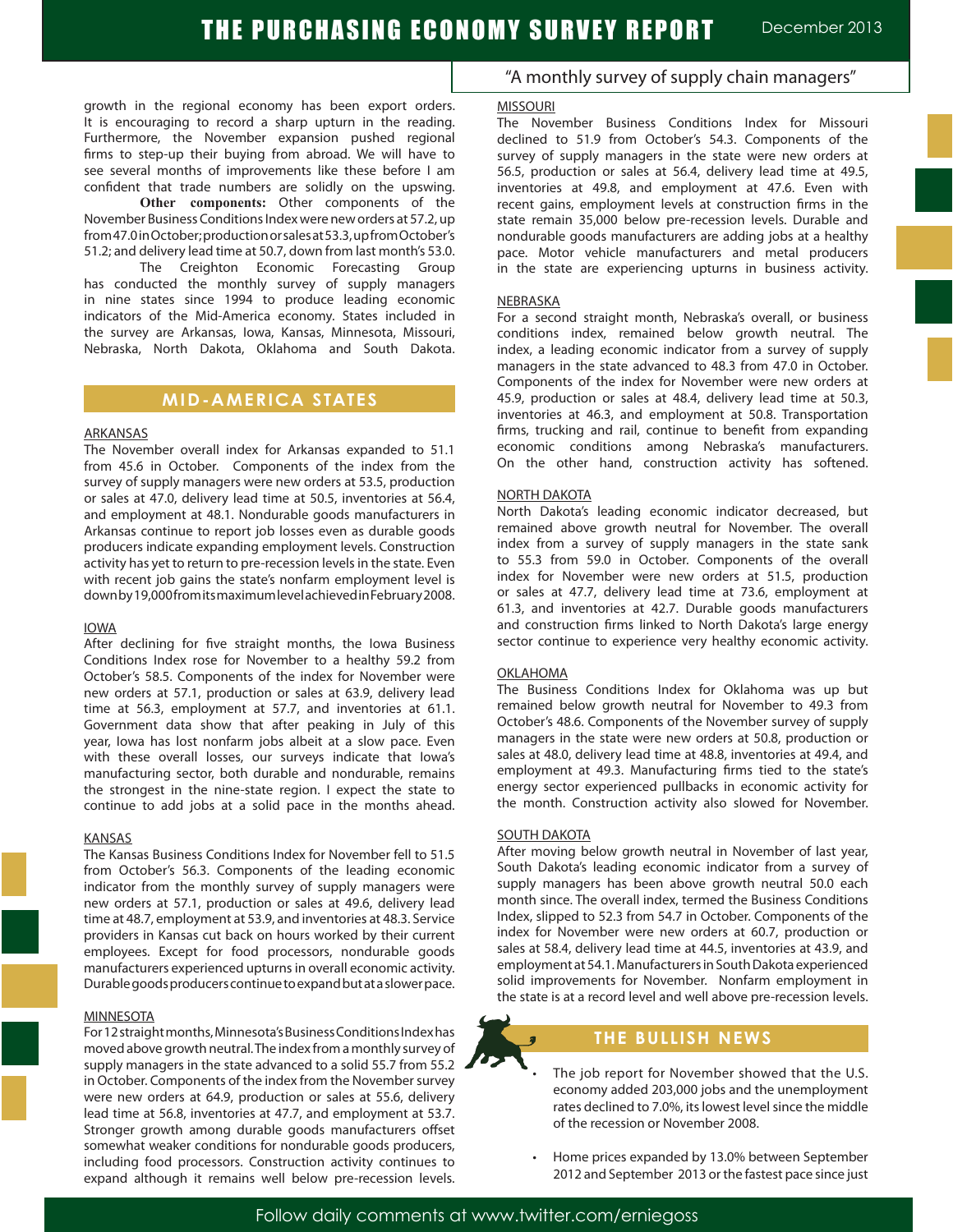before the collapse. Housing bubbles are forming across the U.S.

- November purchasing management indices (PMIs) from the national survey of supply managers shot up to a solid 57.3 while Creighton's regional surveys improved for November.
- Third quarter GDP expanded by a solid 3.6% (however 50% of the growth came from inventory buildup).

### **THE BEARISH NEWS**

- Home foreclosures remain unacceptable high for certain parts of the nation even as housing prices expand at very healthy paces.
- The percent of the working age population in the labor force (working or looking for a job), is at the lowest level since 1978l.



## **WHAT TO WATCH**

- PMIs: On Jan. 2, Creighton University and the Institute for Supply Management will release purchasing management indices (PMI) for December. This is the first economic data released in January. Keep and eye on the overall index and the inflation gauge.
- FOMC Meetings: On December 17 and 18, the Federal Reserve's Open Market Committee meets to shape interest rate policy. They will likely announce when tapering of their \$85 billion monthly bond buying program. Listen for members of the committee to "hint" at their likely decision well in advance of the meetings.
- Jobs: On Friday Jan. 10, the U.S. Bureau of Labor Statistics (BLS) will release the employment report for December. Another very positive job report such as job growth above 250,000 will push interest rates higher faster than most economists, including the Fed, expect.

## **THE OUTLOOK**

#### FROM GOSS:

- I expect tepid growth for the agriculturally dependent areas of the nation for the first half of 2014 as lower agriculture commodity prices continue to restrain farm income growth.
- I still expect the Federal Reserve to announce at their Dec. 17-18 meetings that they will begin tapering in January 2014. Keep an eye on your bond fund investments focused on long term U.S. Treasuries. You could sustain some heavy losses in 2014.

#### OTHER FORCASTS:

National Association of Business Economics (December 2013 survey). "Economists participating in the December

### "A monthly survey of supply chain managers"

2013 NABE Outlook Survey expect the pace of economic growth to accelerate in both 2013 and 2014," said Survey Chair Timothy Gill, deputy chief economist at the National Electrical Manufacturers Association. "While the federal government shutdown is likely to weigh on growth in the fourth quarter of 2013, the economy posted a surprisingly strong third-quarter performance. Consequently, the median forecast of the panel is for annual economic growth in 2013 to advance at a 2.1% pace—higher than expectations reported in the September survey. Looking ahead to next year, panelists forecast real GDP growth of 2.8% in 2014, down slightly from the 3% gain expected in September. The U.S. economy is likely to experience some headwinds in 2014. Most panelists believe that the Federal Reserve will begin to rein in its policy of quantitative easing in the first half of 2014, and that additional sequestration cuts will negatively affect economic growth throughout the year. However, survey results reflect the view that another government shutdown or a default on federal obligations early in 2014 is unlikely."

## **Goss Eggs (Recent Dumb Economic Moves)**

• The recent Congressional deal to end federal spending sequestration will cost airline travelers a bundle. In other to shed spending limitations, Congress agreed to raise taxes (fees) on airline tickets. Congress and the Administration need to have the courage to be honest with the American people and refrain from raising taxes that are "invisible" to most Americans. Tax increases should be transparent, not hidden.

Survey results for December will be released on the first business day of next month, Jan. 2.

Follow Goss on twitter at http://twitter.com/erniegoss For historical data and forecasts visit our website at: http://www2.creighton.edu/business/economicoutlook/ www.ernestgoss.com